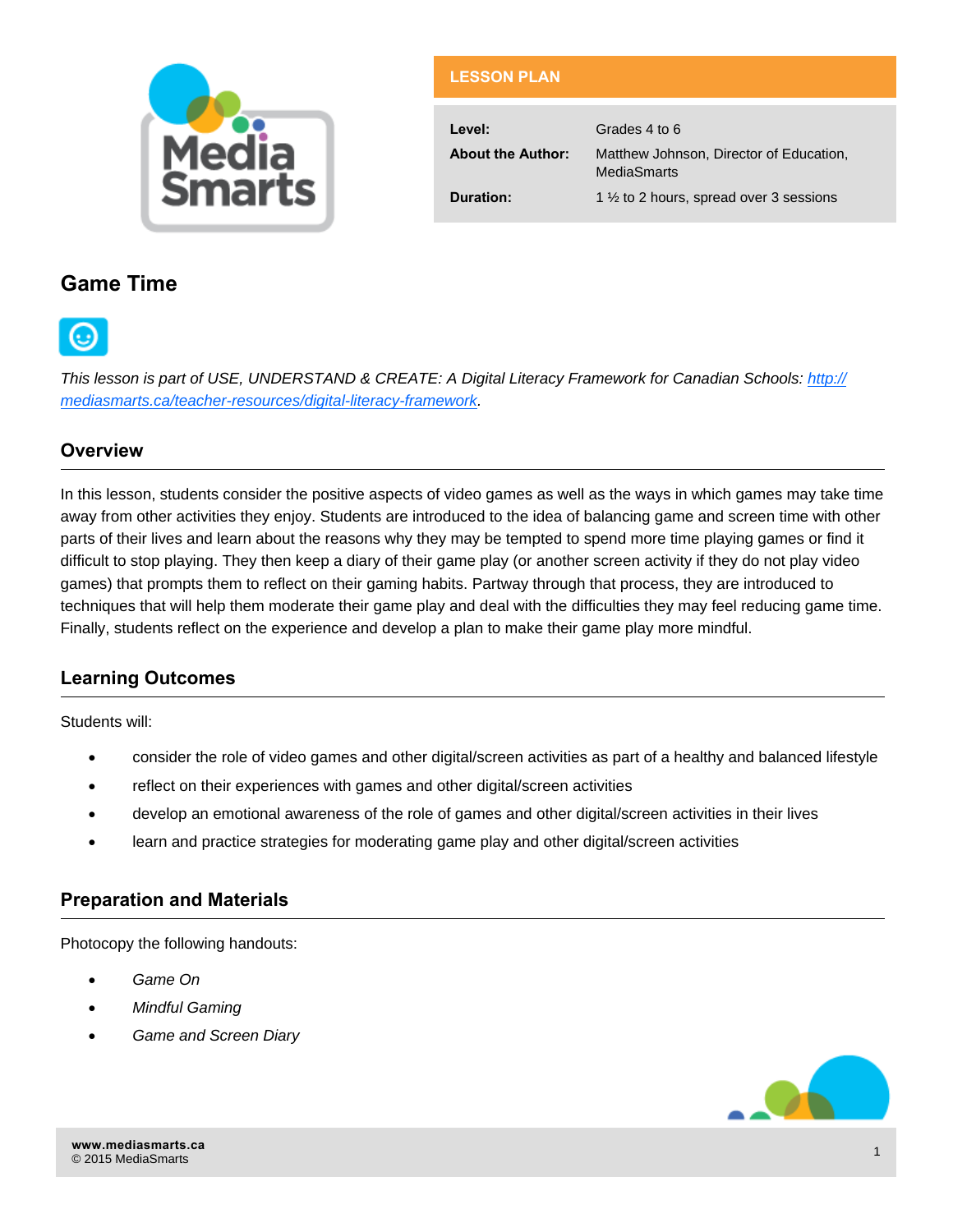### **Procedure**

#### **Day One: Bet You Can't Eat Just One!**

Start by asking students to write down five activities that they really enjoy. When they have had a few minutes to write, have them share some of the activities they named. After students have named 5 – 10 activities, ask students to raise their hands if any of the activities they wrote down involved video games: whether it was "playing video games" in general, a particular kind of video game (a particular game system, a genre like puzzlers or first-person shooters, or a series of games) or a specific game.

Tell students that playing games is actually the most popular online activity among Canadian kids their age, and that both boys and girls play games often. Ask students to name good things about video games and write their suggestions on the board. The list will likely include:

- Video games can improve your reflexes and hand-eye coordination
- Video games can help you learn how to solve problems
- Video games can give you a chance to be creative
- Video games can let you be part of telling a story
- Video games can teach you things about history, science, etc.
- Video games can teach you how to work with other people to get things done
- And most importantly, video games are fun!

Now ask students to go back to the list they made of activities they enjoy. How many of those can they do at the same time as playing a video game? Possibly some – like eating snacks or listening to music – but not most of them. (Even in some cases where it is possible to do both, it will be less fun – how much of a movie are you really getting if you're watching it and playing a video game at the same time?) What things are they *not* doing when they're playing games?

Ask students: is it sometimes hard to *stop* playing video games? How does it feel when you have to stop? Have you ever had arguments with friends or family members about playing video games?

Distribute the handout *Game On* and go through it with the class, explaining the different reasons why we may find it hard to quit playing games. Ask if any of the points in the handout also apply to other digital or screen activities besides playing games, for example:

- Duty: you may feel like you should be around if your friends need to text you or connect to you on social networks
- Random rewards: you may feel like if you aren't reading texts or on your social networks, you'll miss something important (something people will be talking about at school tomorrow, or something about you!). This is sometimes called FOMO (fear of missing out)
- Intermittent rewards: you never know when someone is going to post a funny tweet or video, or text you some juicy gossip
- Fantasy: you may be totally into the world of your favourite comic or video and want to read *just one more episode*

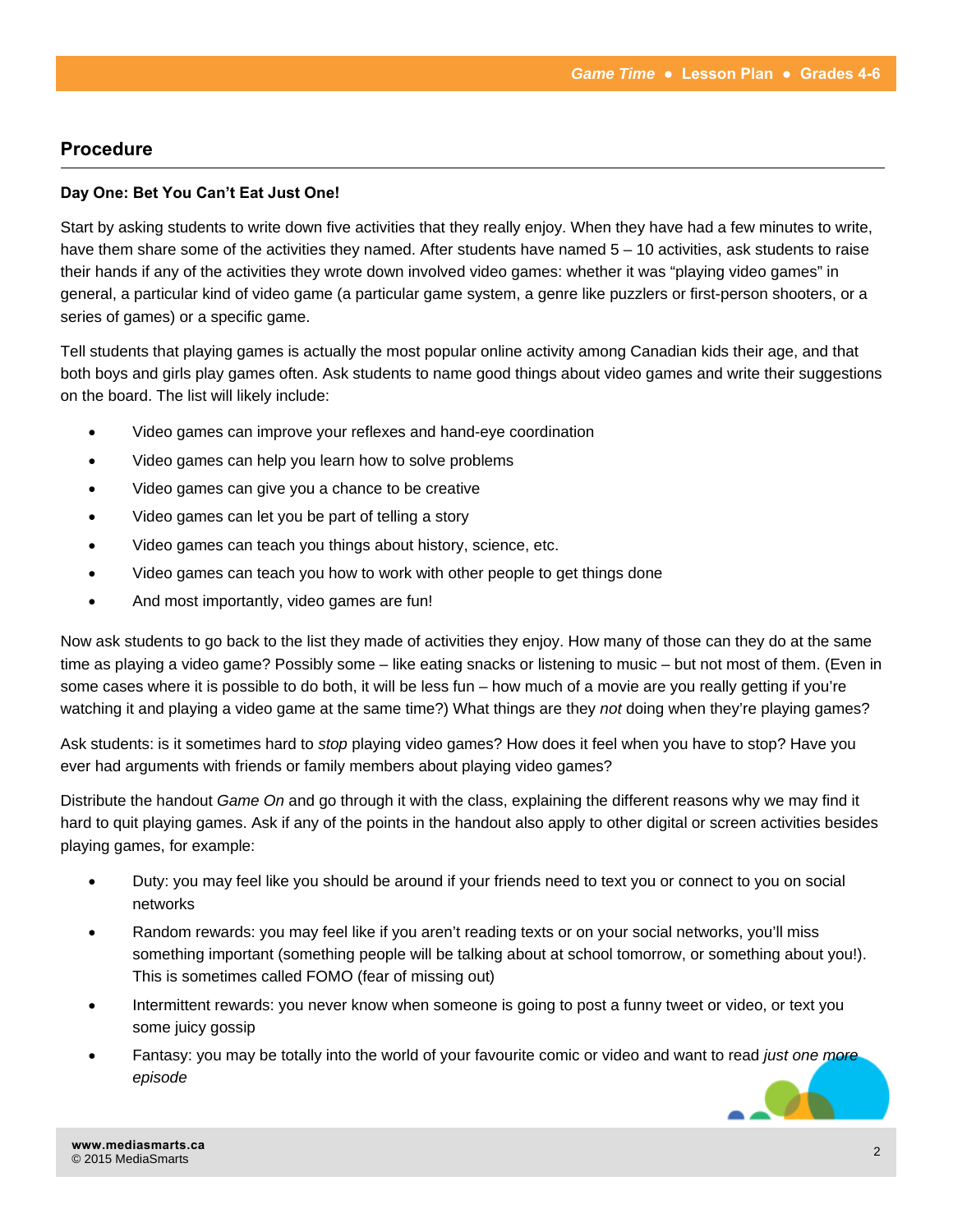Achievement: if you're making something online (a game, a story, a video, etc.) you may want to do just one more thing before you quit.

Point out to students that the different activities we do are like the food we eat: even if something is good, if we eat too much of it we don't have room for other good things. That's why we try to eat a *balanced diet* and why we need to *balance* our lives between things we do on screens, like playing video games, and other activities. Explain to students that the kinds of foods we're tempted to eat too much of have lots of things like salt, sugar and fat that keep us eating even when we know we've had enough. (Some companies even make a point of mentioning this in their ads, like the slogan for Lay's chips: "Bet you can't eat just one!")

Distribute the handout *Game and Screen Diary* and tell students to use it to keep track of their gaming for the next week. *Note: Make sure this period includes a weekend, since some students may not play games during the week.* (If students do not play video games, or do not play them very often, tell them to track another screen activity instead.)

#### **Day Two: Mindful Gaming**

Remind students each day to fill out their *Game and Screen Diary.* 

Two or three days after distributing the *Game and Screen Diary*, distribute the *Mindful Gaming* handout and go through it with the students. Explain to them that the word "mindful" means you're doing something *on purpose* and that you're *paying attention to what you're doing:* the purpose of these strategies is not to get them to stop playing games or doing other screen-based activities, but to help them to make thoughtful choices about them.

Ask students to think about how the tools and strategies in that handout connect to their game play habits (or habits with digital activities) and to try applying those that seem likely to be helpful.

#### **Day Three: Reflection**

Remind students each of the remaining days to fill out their *Game and Screen Diary* and to think about how to apply the strategies from the *Mindful Gaming* handout.

When students have completed the *Game and Screen Diary*, have them share their experiences with the class. Did they notice any patterns in their game play? Did it feel different to play games, or to *stop* playing games, at different times? What mindful gaming strategies did they apply and what effects did they have?

Now have students complete the reflection activity on the other side of the *Mindful Gaming* handout and prepare a Mindful Gaming Plan according to the instructions there.

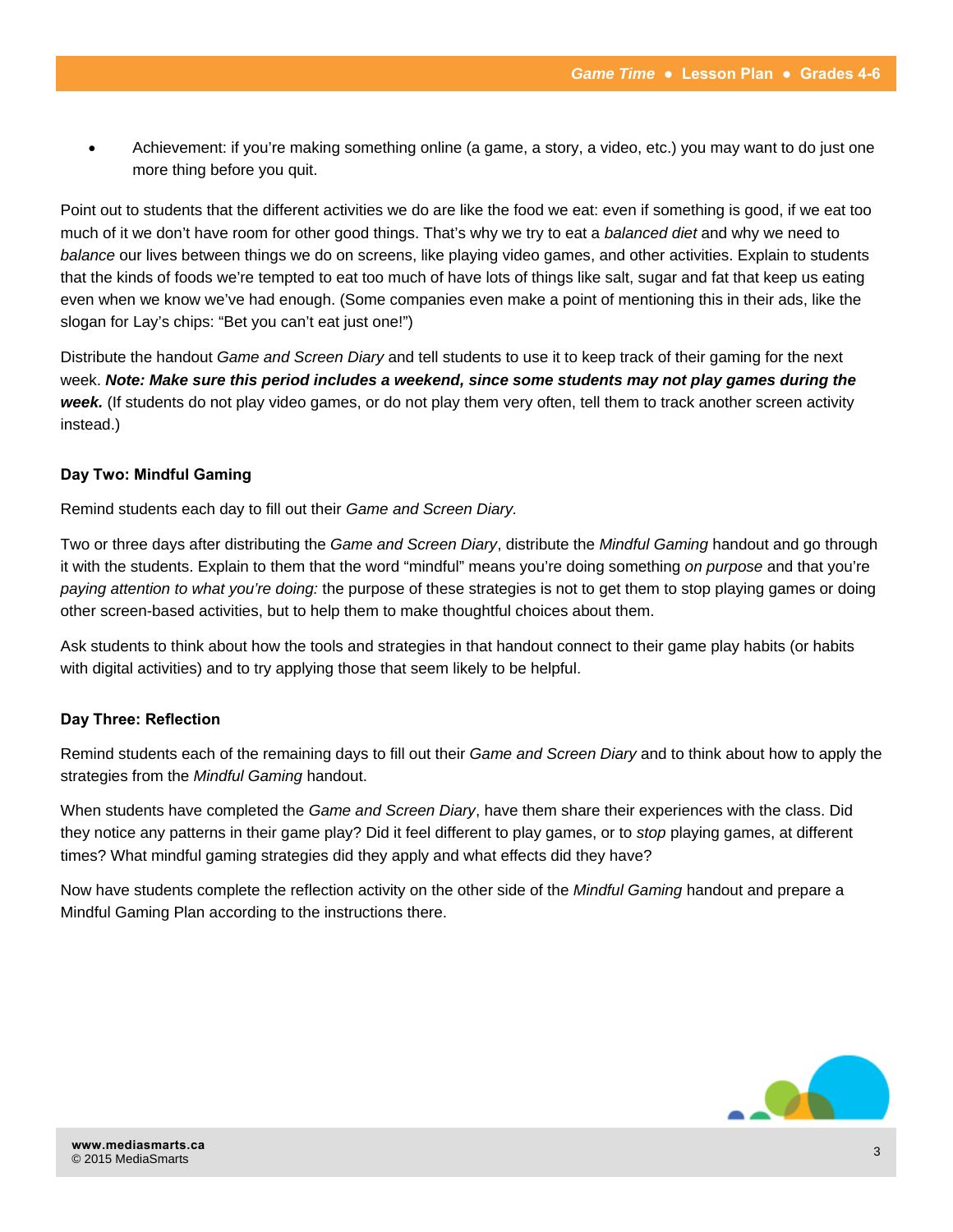## **Game On**

There are a lot of fun things about video games: the chance to explore a new world, to complete with other players, to be part of a story or part of a team. But there are also things that the video game makers do to make sure you keep coming back.

Understanding these things is an important part of helping you make sure that video games and other screen activities are part of a balanced life.

**Achievement**: One of the reasons we play games is because it's fun to get better at something. It makes us feel good just to know we're better at the game than we used to be, but a lot of games also give us little reminders that we've gotten better: you may get a badge, your name on a leaderboard, new items or options or even whole new areas of the game to play in. It can be hard to stop playing when you know you're close to getting one of these.

**Random rewards**: Most games also give you some rewards *randomly*, so that you never know what's going to be in the next treasure chest or around the next corner. These are actually a *more* powerful way of getting you to keep playing than achievements, because *any* time playing the game is a chance to get one.

**Duty**: If you're playing a multi-player game, chances are you're working with other people to get things done. When you feel like people are counting on you, it may seem like you're letting them down if you're not playing with them.

**Fantasy**: For a lot of people, the most important part of playing games is the feeling like you're in another world. These worlds are fun to explore, and it also feels good to be able to do things that we can't do in the real world. For some people games may feel like an *escape* from things in their lives they don't like. That's not a bad thing, unless it starts making you spend so much time gaming that it makes your life worse.







**Penalties for quitting**: In most games, quitting completely – or even for a while – can mean giving up everything that you've won and earned in the game. Even if a game stops being fun, the idea of giving all of that up can be enough to keep us from quitting.

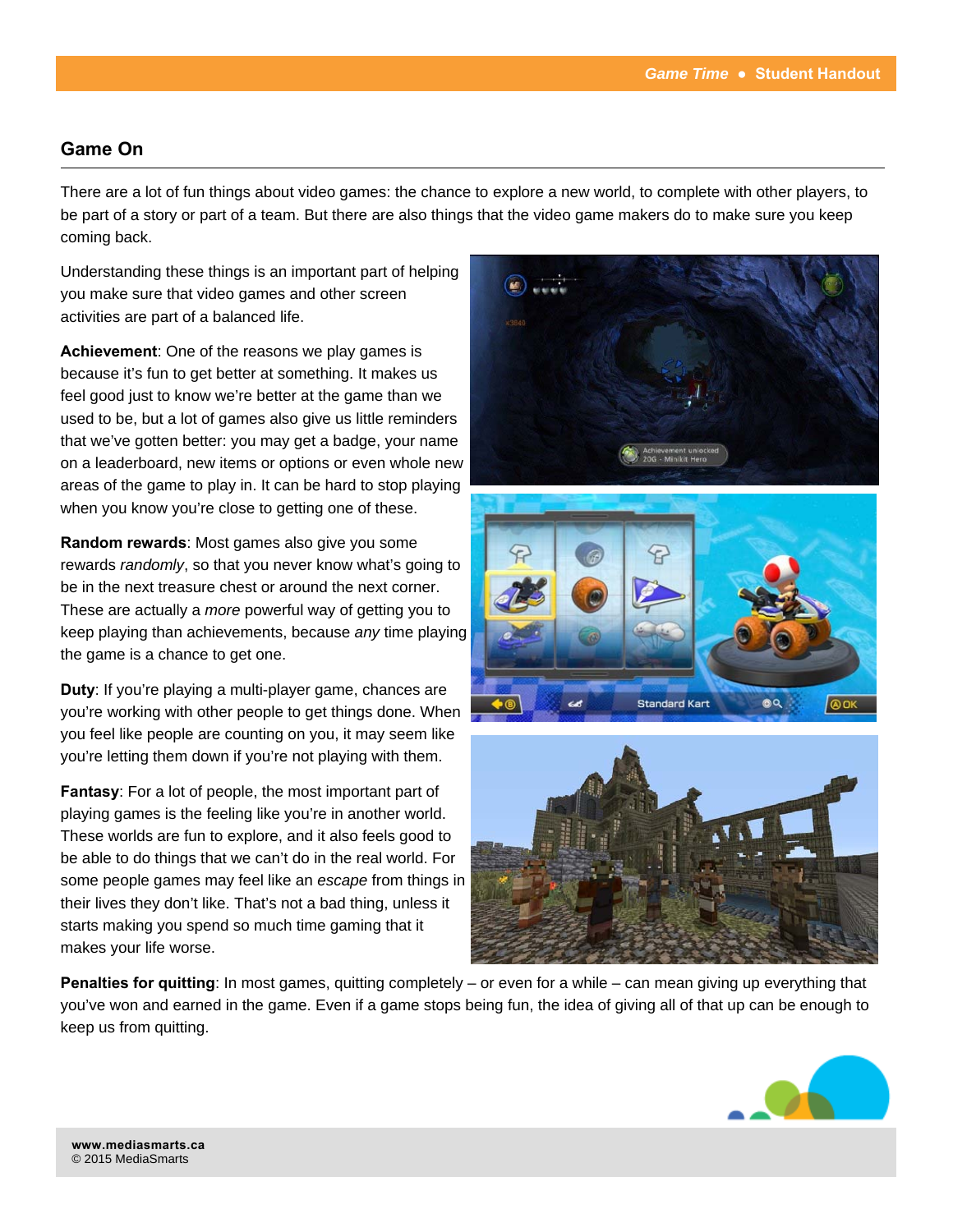## **Mindful Gaming**

Video games and other screen activities can be a lot of fun, and an important part of our lives. But we need to make sure that *we're* in control of what we're doing and when we're doing it.

Here are some tips and techniques for making sure that you're using screens in a **mindful** way. They can help you balance your screen time with other parts of your life and also help you relax if the idea of being away from your screens is stressing you out.

**Make a plan.** Decide ahead of time when you're going to be gaming or doing other screen activities. Don't worry too much about how much time you're spending: just making the plan will mean you do it less. *If gaming or other screens are taking up too much of your time, this will show you pretty quickly. How does game time or screen time stack up against time you spend doing other things?*

**Keep screens in one place.** Part of making a plan is to treat your screen time as a "date." If you can, have just one place in your house where you play games or do other screen stuff. No matter what, *keep games and other screen devices – especially portable ones – out of your bedroom.*

**Take a tech break.** Instead of doing everything at once, set yourself times of day when you use screens and times when you don't. When you aren't using them, put your screen devices out of reach and out of earshot (so you can't hear them ringing, buzzing or anything else.) *If screens are stressing you out, knowing that you have tech time coming up may make it easier to get through the no-tech time.*

**Get active**. Screens deliver so much stimulation to our eyes and ears; sometimes we forget that our bodies need something to do too! Make sure to take to walk around, dance, draw, etc. If you can, get outside or do something that stimulates your other senses like cooking. *If you feel upset or stressed when you stop gaming, doing something active can help you get over it.*

**Get creative.** If you're really into the world of the game, you can explore it it in ways that are just as fun and creative too:

- draw characters and scenes from the game
- write stories about the game (imagine meeting your game characters, or having them meet characters from other games, shows or videos you like)
- make a board game or a playground version of your game (if there's anything like shooting or fighting in your game, change it to tagging in your playground version)

**Relax**. Games can stress you out because your brain doesn't totally "know" that they're not real. Take regular breaks to do relaxing breathing exercises (start by taking a deep breath with your nose and letting it out with your mouth: your parents or teacher can help you find more advanced exercises) or tensing and then relaxing your muscles one-by-one.





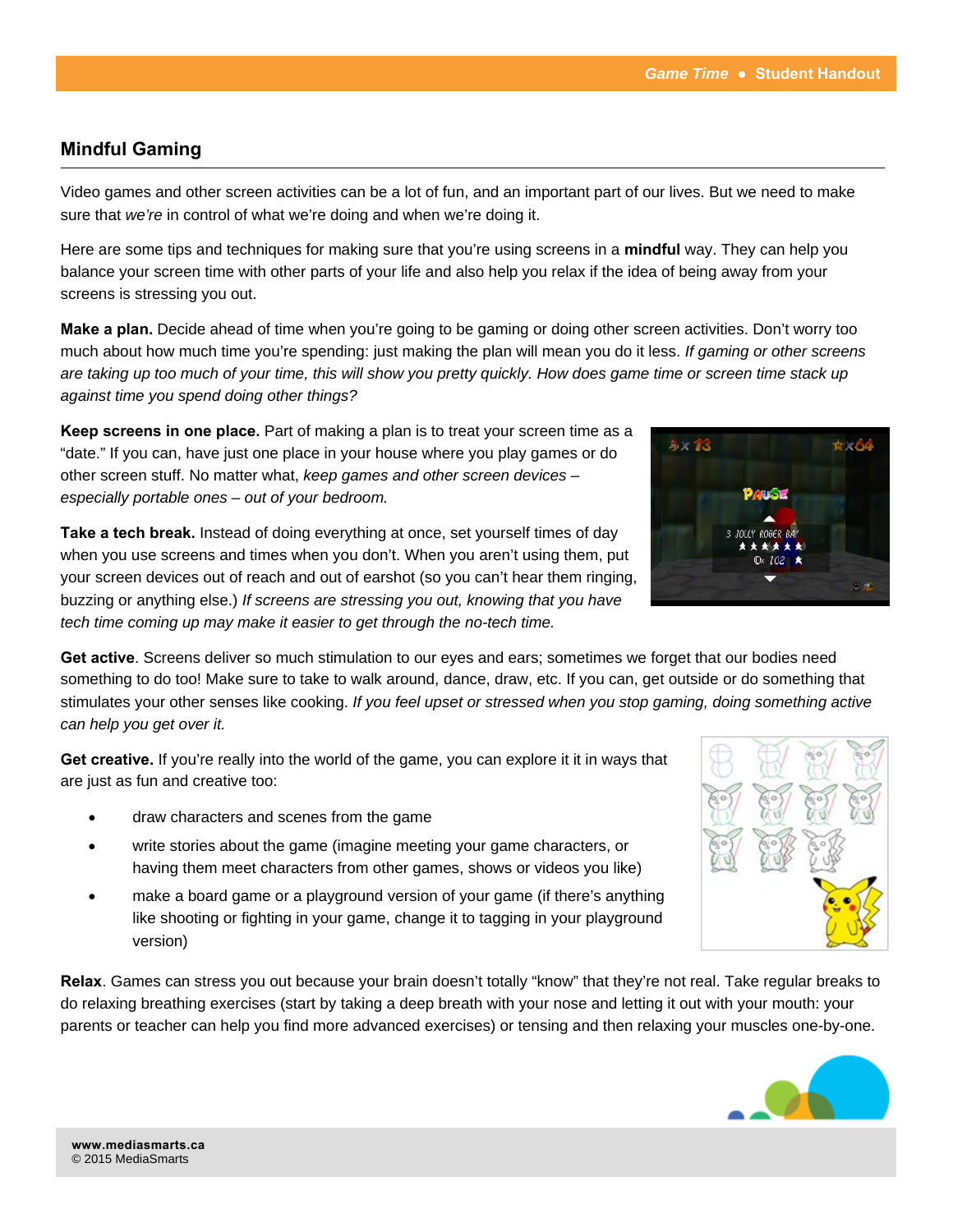*If you feel stressed when you stop playing, these can help too.* 

**End on a high note.** It feels great when you earn a badge, get a new power or unlock a new level of a game. That feeling can make you want to keep playing. Instead, make a habit of calling it quits after each major achievement.

**Turn devices all the way off.** When you're not using your screen device, don't just let it sleep, put it away or set it to buzz: when it's off, turn it all the way off. *If that's hard for you,* 



*you may have to give your device to someone else to hang on to when you're not using it.*

#### **Mindful Gaming Plan**

Now it's time to make a mindful gaming plan to help make gaming and other screen activities part of a balanced life.

- 1. Take a look at your *Game and Screen Diary*. Do you see any patterns? What games or other activities took up the most time? Did it feel different to play games, or to *stop* playing games, at different times?
- 2. Compare the days in your diary before and after you read the *Mindful Gaming* handout. Do you see any differences?
- 3. Write a paragraph responding to questions 1 and 2.
- 4. List the mindful gaming strategies you used and how they affected you.
- 5. Think back over the time when you were keeping your diary. Write a list of anything that you wanted to do in that time, but didn't have enough time for.
- 6. Reread everything you've written in steps 1-5 and then create a **mindful gaming plan**. Your plan should include:
	- A description of your gaming habits (or your habits doing another screen activity)
	- A list of at least **three** mindful gaming strategies and a short explanation of why you chose each one
	- A description of how your gaming habits will be different if your plan works

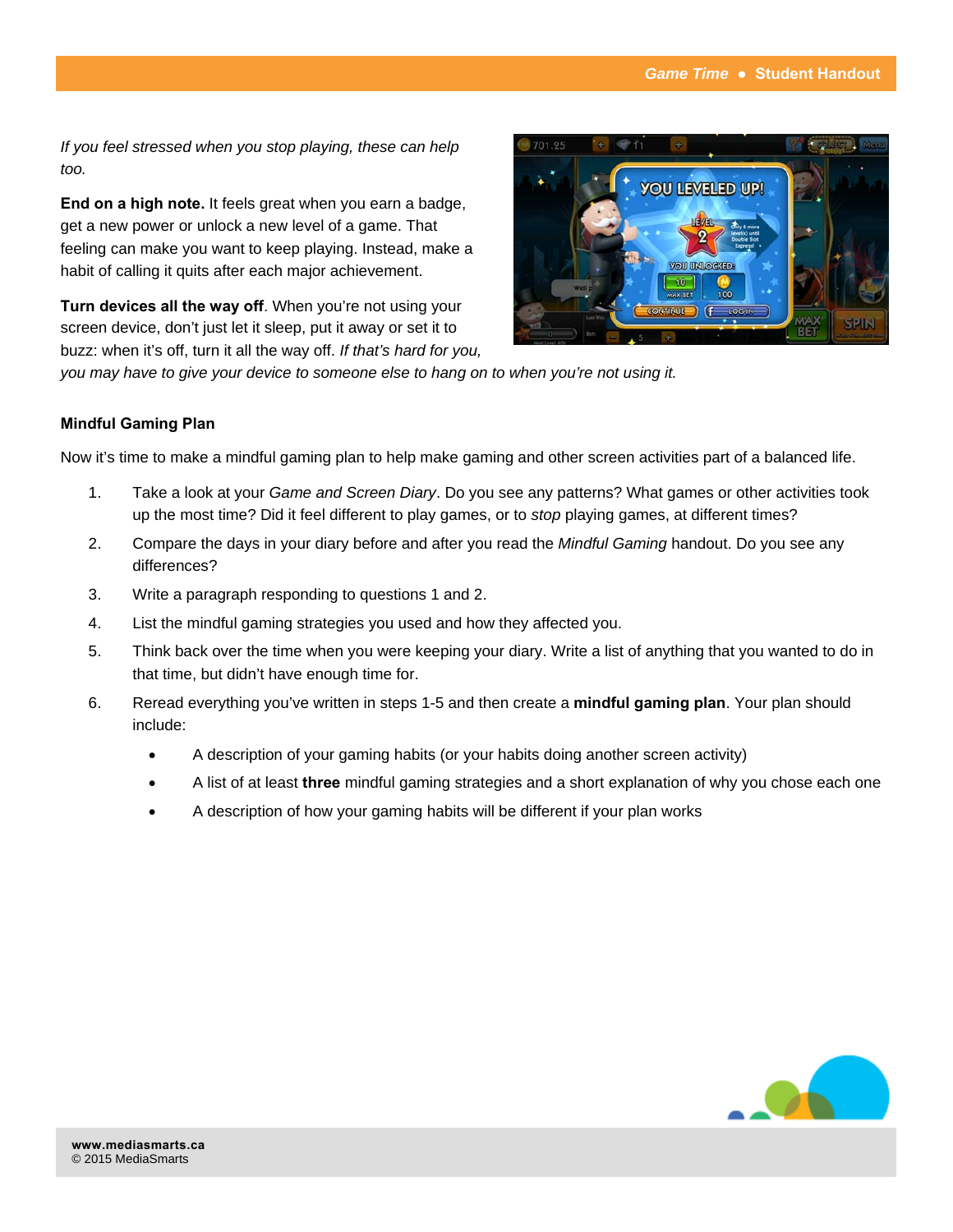## **Game and Screen Diary**

Name: \_\_\_\_\_\_\_\_\_\_\_\_\_\_\_\_\_\_\_\_\_\_\_\_\_\_\_\_\_\_\_\_\_ Dates: \_\_\_\_\_\_\_\_\_\_\_\_\_\_\_\_

This diary will help you become a more mindful gamer. Each time you play a game, fill out an entry in the chart below. As the chart fills up you can watch for patterns in how you play games.

| When Did I<br>Play? (day and<br>time) | <b>What Did I</b><br>Play? | <b>How Long Did I</b><br>Play? | <b>How Did I Feel</b><br><b>While Playing?</b> | <b>Why Did I Stop</b><br>Playing? | <b>How Did I Feel</b><br>When I<br>Stopped? |
|---------------------------------------|----------------------------|--------------------------------|------------------------------------------------|-----------------------------------|---------------------------------------------|
|                                       |                            |                                |                                                |                                   |                                             |
|                                       |                            |                                |                                                |                                   |                                             |
|                                       |                            |                                |                                                |                                   |                                             |
|                                       |                            |                                |                                                |                                   |                                             |
|                                       |                            |                                |                                                |                                   |                                             |
|                                       |                            |                                |                                                |                                   |                                             |

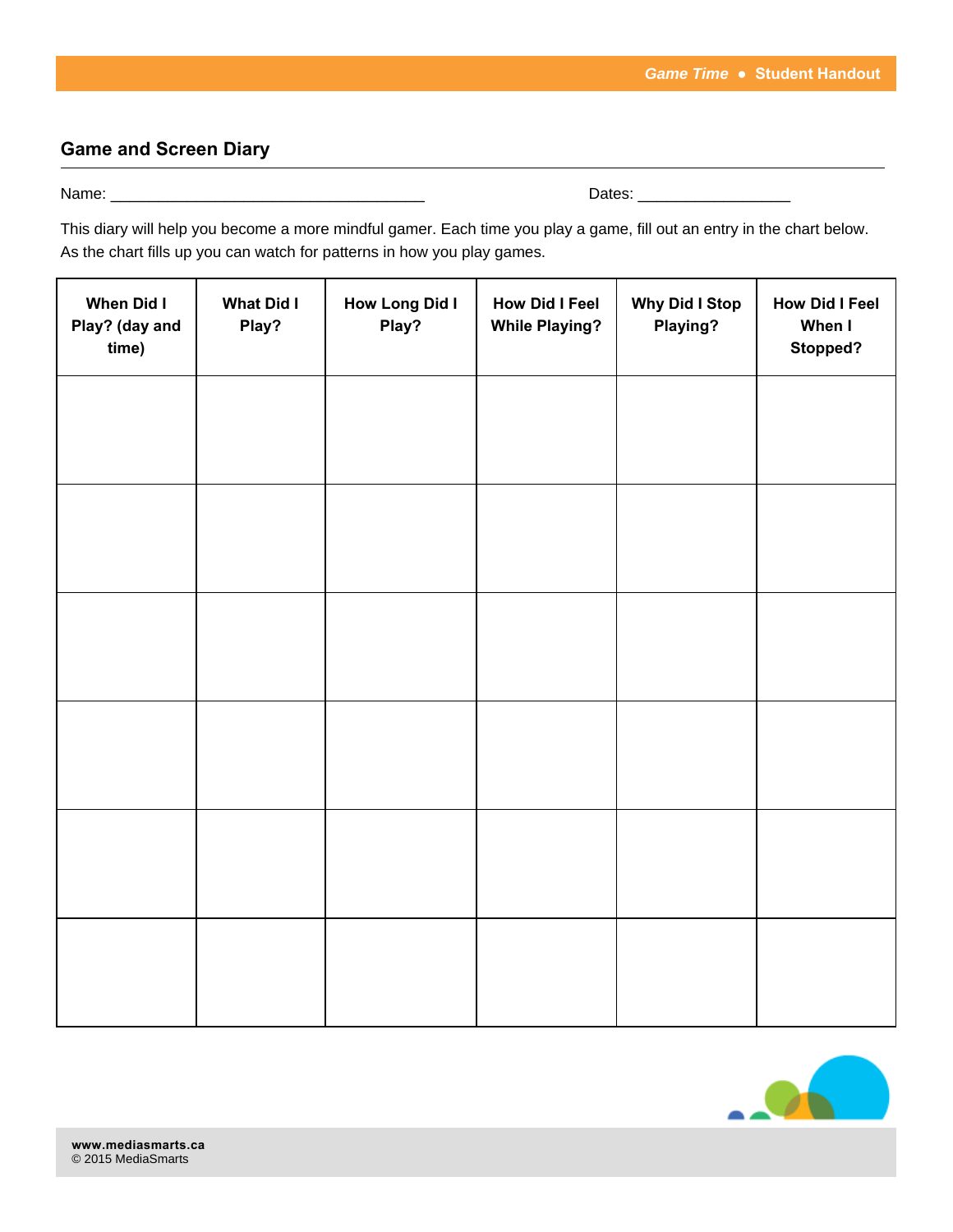| <b>When Did I</b><br>Play? (day and<br>time) | <b>What Did I</b><br>Play? | <b>How Long Did I</b><br>Play? | <b>How Did I Feel</b><br><b>While Playing?</b> | <b>Why Did I Stop</b><br>Playing? | <b>How Did I Feel</b><br>When I<br>Stopped? |
|----------------------------------------------|----------------------------|--------------------------------|------------------------------------------------|-----------------------------------|---------------------------------------------|
|                                              |                            |                                |                                                |                                   |                                             |
|                                              |                            |                                |                                                |                                   |                                             |
|                                              |                            |                                |                                                |                                   |                                             |
|                                              |                            |                                |                                                |                                   |                                             |
|                                              |                            |                                |                                                |                                   |                                             |
|                                              |                            |                                |                                                |                                   |                                             |
|                                              |                            |                                |                                                |                                   |                                             |
|                                              |                            |                                |                                                |                                   |                                             |

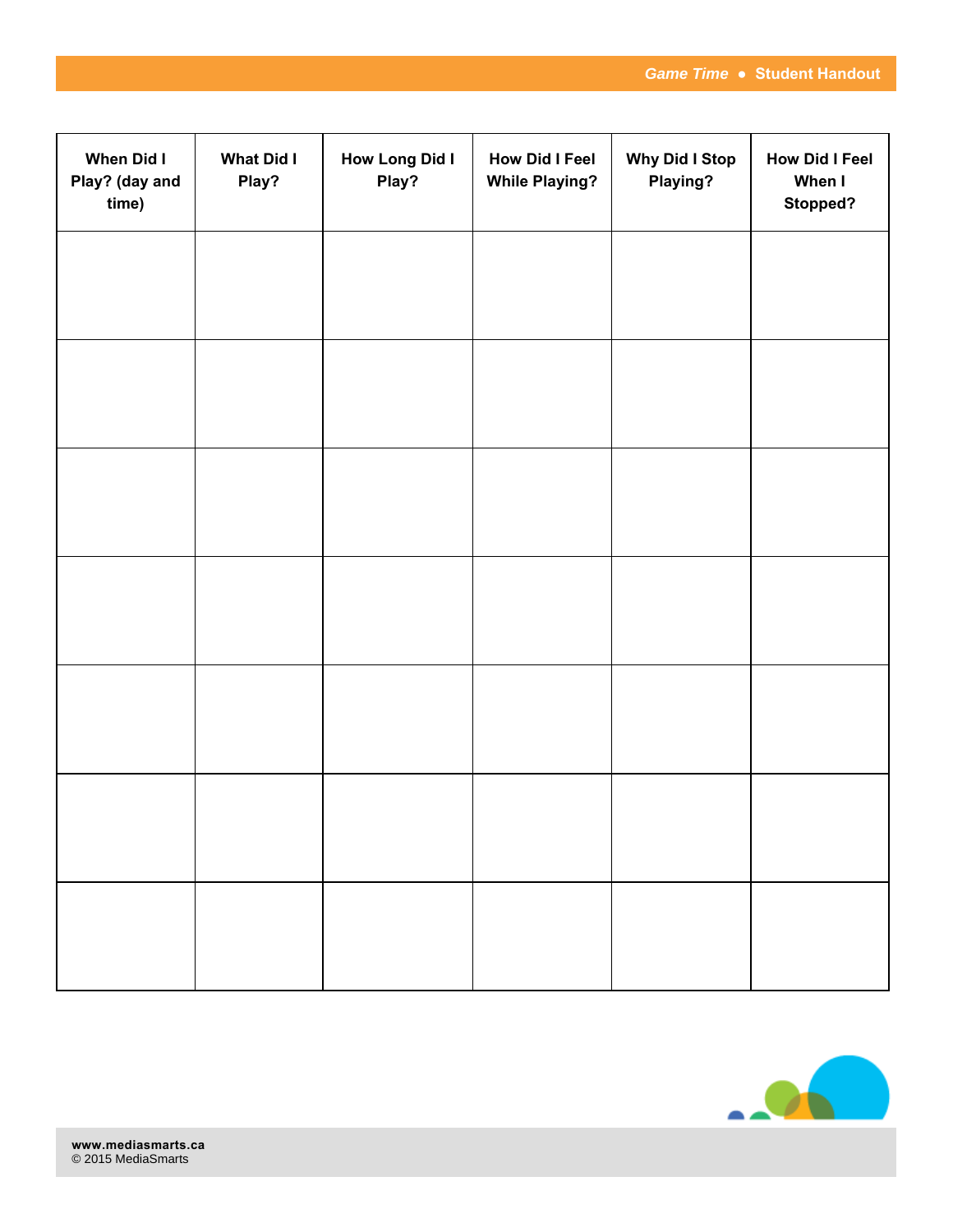# **Assessment activity: Mindful Gaming Plan**

|                                                                                                                                                                                                                                                                                                                                                                                                                  | <b>Learning Expectations</b>                                                                                                                                                                                                                                                                                                                                                                     | <b>Achievement</b>                                                                       |
|------------------------------------------------------------------------------------------------------------------------------------------------------------------------------------------------------------------------------------------------------------------------------------------------------------------------------------------------------------------------------------------------------------------|--------------------------------------------------------------------------------------------------------------------------------------------------------------------------------------------------------------------------------------------------------------------------------------------------------------------------------------------------------------------------------------------------|------------------------------------------------------------------------------------------|
| <b>Use</b>                                                                                                                                                                                                                                                                                                                                                                                                       | experience oral, print and other media texts from a                                                                                                                                                                                                                                                                                                                                              | Insufficient (R);                                                                        |
| Skills and competencies that fall<br>under "use" range from basic<br>technical know-how - using<br>computer programs such as word<br>processors, web browsers, email,<br>and other communication tools - to<br>the more sophisticated abilities for<br>accessing and using knowledge<br>resources, such as search engines<br>and online databases, and emerging<br>technologies such as cloud<br>computing.      | variety of cultural traditions and genres<br>use information technology-related vocabulary in<br>context<br>identify risks that might be present if specific<br>technological actions are taken and explore ways to<br>manage them<br>expand practices that provide safety for self and<br>others<br>explore the use of information technology in an<br>appropriate, safe and responsible manner | Beginning (1);<br>Developing (2);<br>Competent (3)<br>Confident (4)                      |
| <b>Understand</b><br>Understand includes recognizing how<br>networked technology affects our<br>behaviour and our perceptions,<br>beliefs and feelings about the world<br>around us.<br>Understand also prepares us for a<br>knowledge economy as we develop<br>information management skills for<br>finding, evaluating and effectively<br>using information to communicate,<br>collaborate and solve problems. | identify and communicate values and beliefs that<br>affect healthy choices<br>use overt and implied messages to draw inferences<br>and construct meaning in media texts<br>evaluate effects of technology on lifestyles and<br>environments<br>identify the positive and negative influences of media<br>and other sources on promoting active living                                            | Insufficient (R);<br>Beginning (1);<br>Developing (2);<br>Competent (3)<br>Confident (4) |